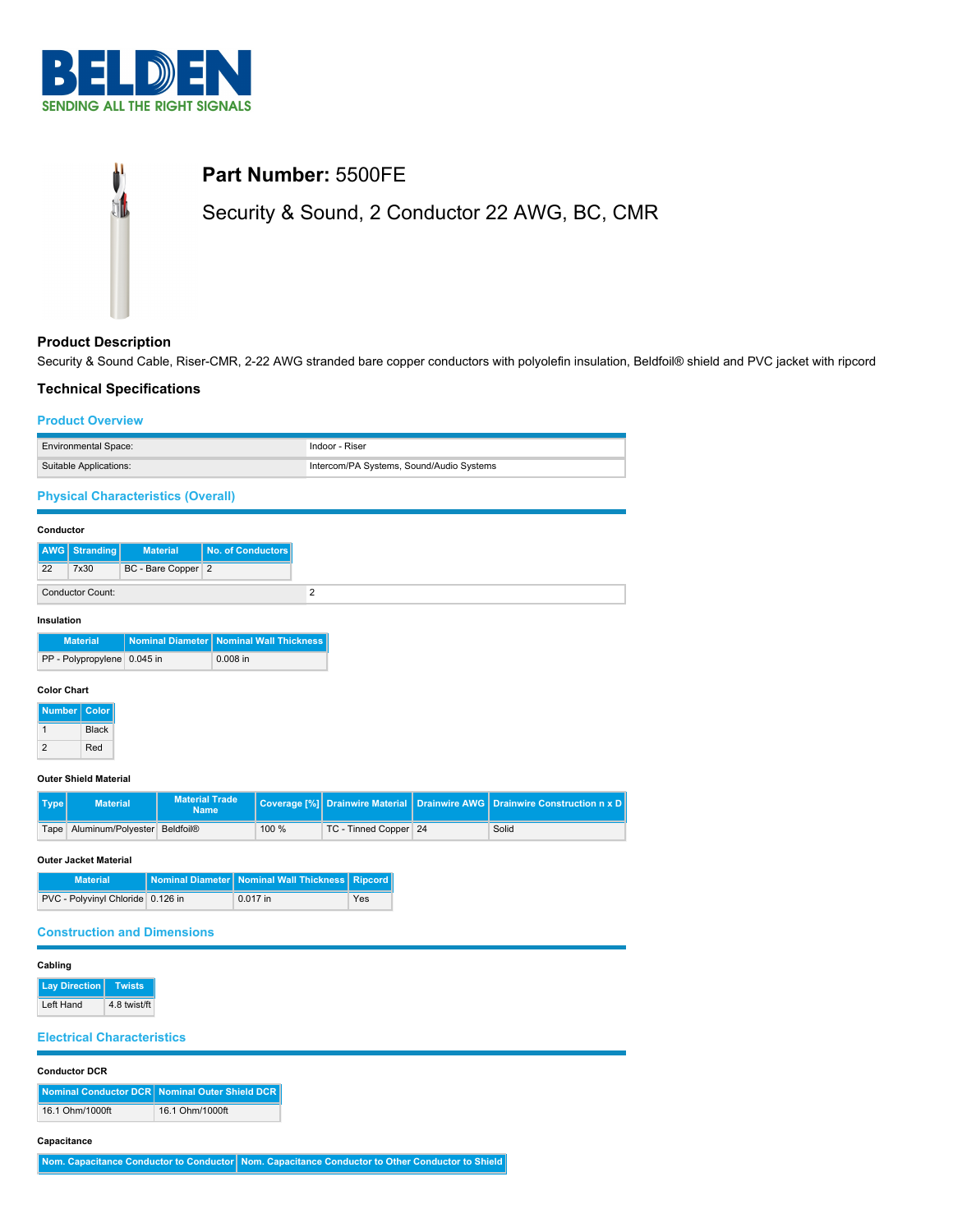34.5 pF/ft 62 pF/ft

#### **Current**

| <b>Element</b>      | Max. Recommended Current [A]                         |  |
|---------------------|------------------------------------------------------|--|
|                     | 10C Temperature Rise 2.8 Amps per conductor @ 25°C A |  |
| Current Table Note: |                                                      |  |

 $\overline{\phantom{a}}$ 

## **Voltage**

| <b>UL Voltage Rating</b> |  |
|--------------------------|--|
|--------------------------|--|

300 V RMS

# **Temperature Range**

| UL Temp Rating:       | $75^{\circ}$ C |
|-----------------------|----------------|
| Operating Temp Range: | -20°C To +75°C |

### **Mechanical Characteristics**

| Bulk Cable Weight:               | 10.0 lbs/1000ft |
|----------------------------------|-----------------|
| Max Recommended Pulling Tension: | 23.7 lbs        |
| Min Bend Radius/Minor Axis:      | $1.5$ in        |

## **Standards**

| NEC Articles:            | 800        |
|--------------------------|------------|
| NEC/(UL) Specification:  | <b>CMR</b> |
| CEC/C(UL) Specification: | <b>CMG</b> |
| <b>CPR Euroclass:</b>    | Eca        |

## **Applicable Environmental and Other Programs**

| EU Directive 2000/53/EC (ELV):        | Yes                           |
|---------------------------------------|-------------------------------|
| EU Directive 2003/96/EC (BFR):        | Yes                           |
| EU Directive 2011/65/EU (ROHS II):    | Yes                           |
| EU Directive 2012/19/EU (WEEE):       | Yes                           |
| EU Directive Compliance:              | EU Directive 2003/11/EC (BFR) |
| EU CE Mark:                           | Yes                           |
| EU RoHS Compliance Date (yyyy-mm-dd): | 2005-04-01                    |
| CA Prop 65 (CJ for Wire & Cable):     | Yes                           |
| MII Order #39 (China RoHS):           | Yes                           |

# **Suitability**

| Suitability - Aerial:              | No        |
|------------------------------------|-----------|
| Suitability - Burial:              | No        |
| Suitability - Hazardous Locations: | No        |
| Suitability - Indoor:              | Yes       |
| Suitability - Outdoor:             | No        |
| Suitability - Sunlight Resistance: | <b>No</b> |

# **Flammability, LS0H, Toxicity Testing**

| C(UL) Flammability:   | FT4           |  |  |
|-----------------------|---------------|--|--|
| UL Flammability:      | UL1666 Riser  |  |  |
| ISO/IEC Flammability: | IEC 60332-1-2 |  |  |
| UL voltage rating:    | 300 V RMS     |  |  |

# **Plenum/Non-Plenum**

| Plenum (Y/N):  | No    |
|----------------|-------|
| Plenum Number: | 6500F |

## **Part Number**

| 12 N T<br>ır | í |
|--------------|---|
|              |   |

| Item $#$              | Color | <b>LIPC</b>           | Length |
|-----------------------|-------|-----------------------|--------|
| 5500FE 010U1000 Black |       | 612825423867 1.000 ft |        |